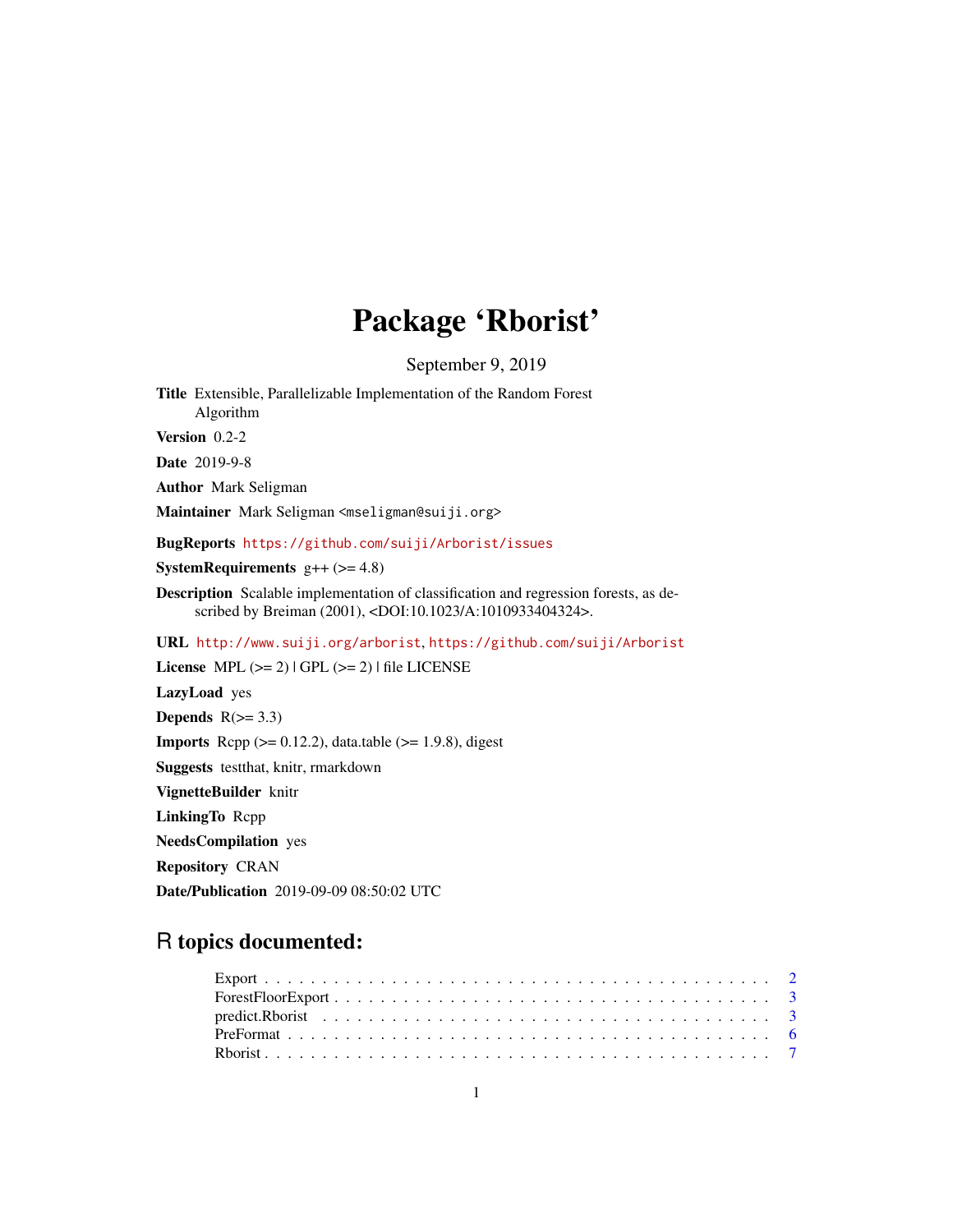#### <span id="page-1-0"></span>2 Export 2

| Index |  |  |  |  |  |  |  |  |  |  |  |  |  |  |  |  |  |  |
|-------|--|--|--|--|--|--|--|--|--|--|--|--|--|--|--|--|--|--|
|       |  |  |  |  |  |  |  |  |  |  |  |  |  |  |  |  |  |  |
|       |  |  |  |  |  |  |  |  |  |  |  |  |  |  |  |  |  |  |
|       |  |  |  |  |  |  |  |  |  |  |  |  |  |  |  |  |  |  |
|       |  |  |  |  |  |  |  |  |  |  |  |  |  |  |  |  |  |  |

Export *Exportation Format for Rborist Training Output*

# Description

Formats training output into a form suitable for illustration of feature contributions.

#### Usage

```
## S3 method for class 'Rborist'
Export(arbOut)
```
#### Arguments

arbOut an object of type Rborist produced by training.

# Value

```
An object of type Export.
```
#### Author(s)

Mark Seligman at Suiji.

#### Examples

```
## Not run:
 data(iris)
 rb <- Rborist(iris[,-5], iris[,5])
 ffe <- Export(rb)
```
## End(Not run)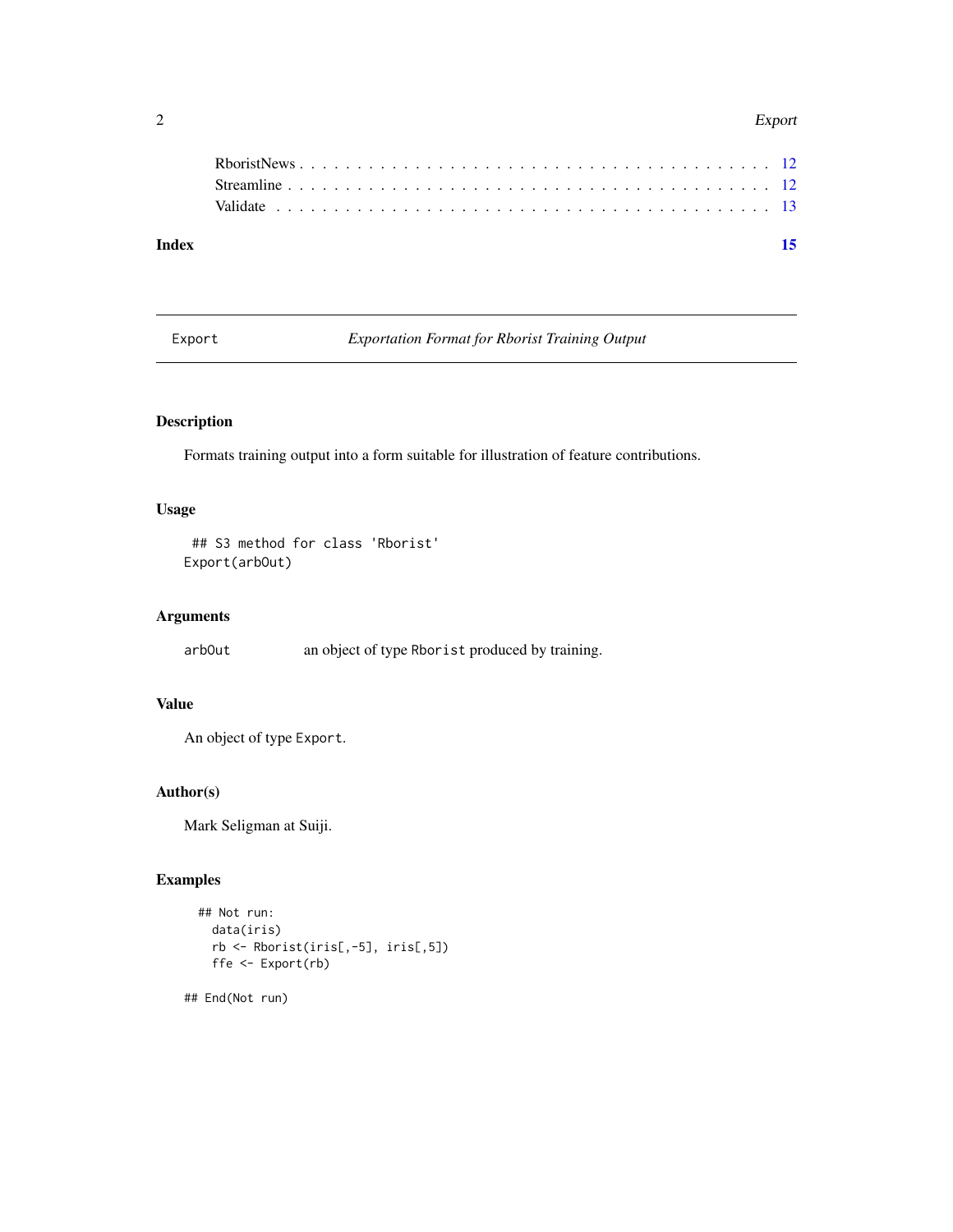<span id="page-2-0"></span>ForestFloorExport *Exportation Format for Rborist Training Output*

#### Description

Formats training output into a form suitable for ForestFloor feature-contribution package.

#### Usage

```
## S3 method for class 'Rborist'
ForestFloorExport(arbOut)
```
#### Arguments

arbOut an object of type Rborist produced by training.

#### Value

An object of type ForestFloorExport, as specified by the interface for the ForestFloor package.

#### Author(s)

Mark Seligman at Suiji.

#### Examples

```
## Not run:
 data(iris)
 rb <- Rborist(iris[,-5], iris[,5])
  ffe <- ForestFloorExport(rb)
  library(ForestFloor)
 ForestFloor(ffe)
```
## End(Not run)

predict.Rborist *predict method for Rborst*

#### Description

Prediction and test using Rborist.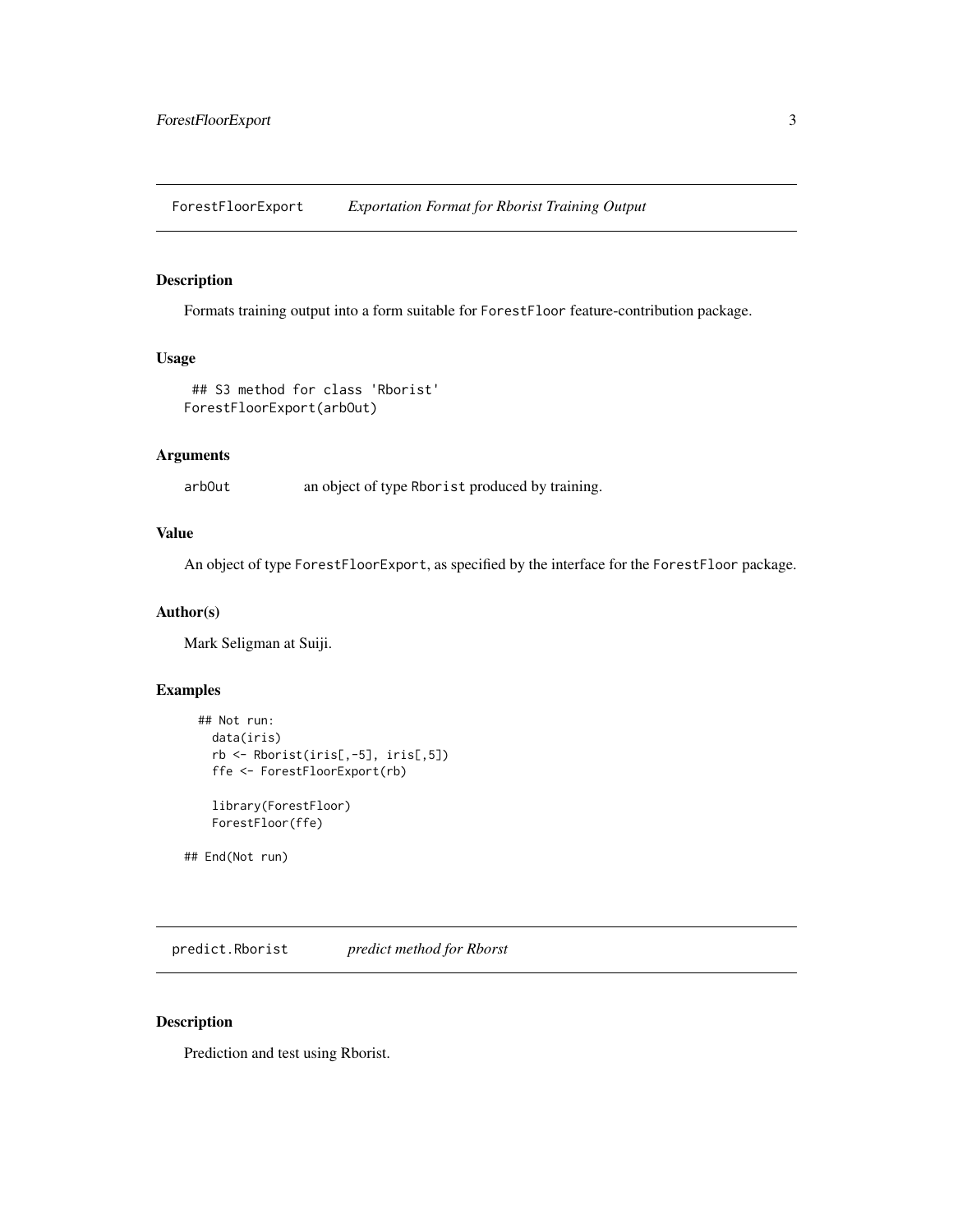#### <span id="page-3-0"></span>Usage

```
## S3 method for class 'Rborist'
predict(object, newdata, yTest=NULL, quantVec=NULL,
quantiles = !is.null(quantVec), ctgCensus = "votes", oob = FALSE,
nThread = 0, verbose = FALSE, ...
```
## Arguments

| object    | an object of class Rborist, created from a previous invocation of the command<br>Rborist to train.                                                                               |
|-----------|----------------------------------------------------------------------------------------------------------------------------------------------------------------------------------|
| newdata   | a design matrix containing new data, with the same signature of predictors as in<br>the training command.                                                                        |
| yTest     | if specfied, a response vector against which to test the new predictions.                                                                                                        |
| quantVec  | a vector of quantiles to predict.                                                                                                                                                |
| quantiles | whether to predict quantiles.                                                                                                                                                    |
| ctgCensus | whether/how to summarize per-category predictions. "votes" specifies the num-<br>ber of trees predicting a given class. "prob" specifies a normalized, probabilistic<br>summary. |
| oob       | whether prediction is restricte to out-of-bag samples.                                                                                                                           |
| nThread   | suggests ans OpenMP-style thread count. Zero denotes default processor setting.                                                                                                  |
| verbose   | whether to output progress of prediction.                                                                                                                                        |
| $\cdots$  | not currently used.                                                                                                                                                              |

#### Value

a list containing either of the two prediction containers:

| PredictReg | a list of prediction results for regression:                         |
|------------|----------------------------------------------------------------------|
|            | yPred a vector containing the predicted response.                    |
|            | qPred a matrix containing the prediction quantiles, if requested.    |
| PredictCtg | a list of validation results for classification:                     |
|            | yPred a vector containing the predicted response.                    |
|            | census a matrix of predictions, by category.                         |
|            | prob a matrix of prediction probabilities by category, if requested. |

#### Author(s)

Mark Seligman at Suiji.

#### See Also

[Rborist](#page-6-1)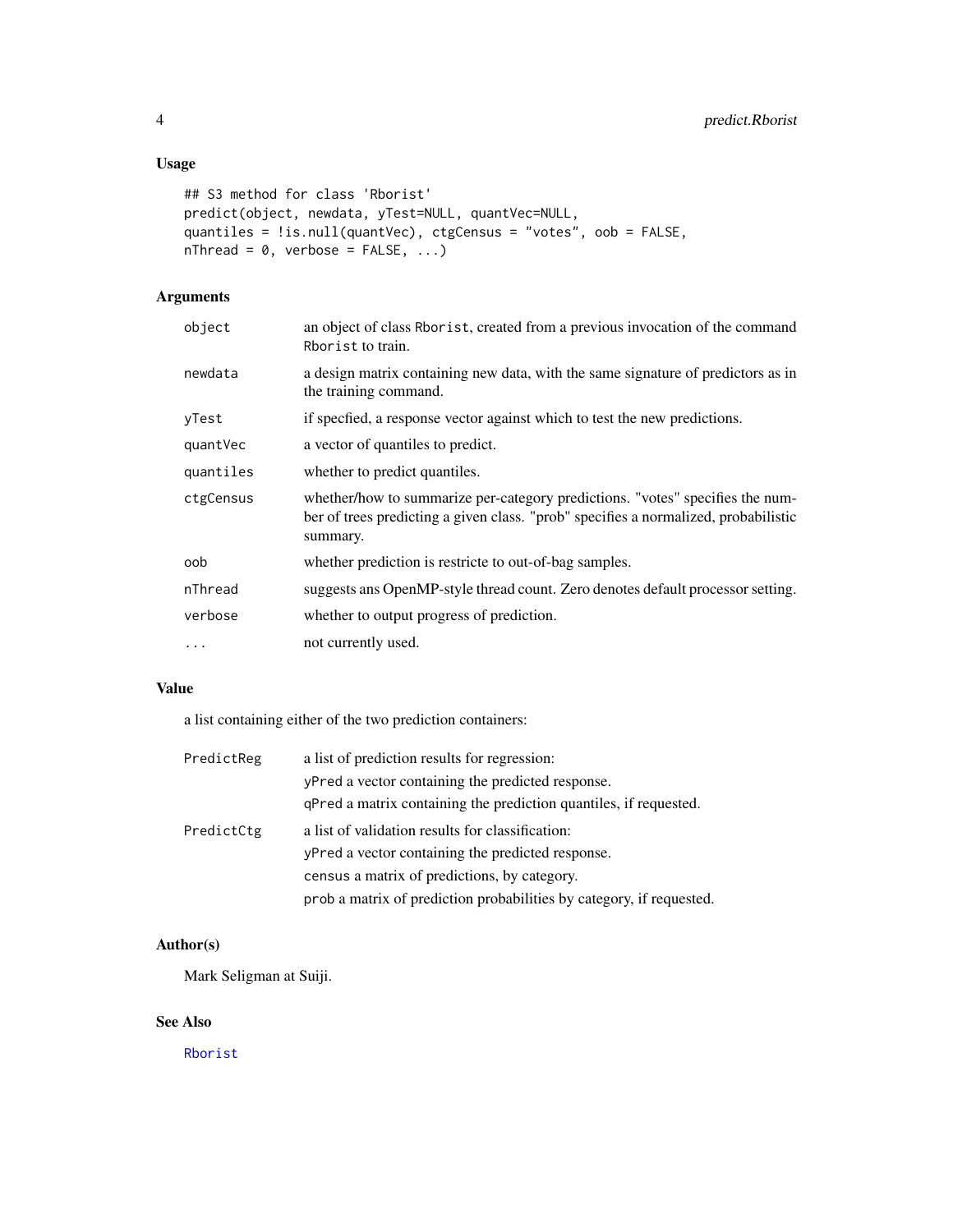#### predict.Rborist 5

#### Examples

```
## Not run:
 # Regression example:
 nRow <- 5000
 x <- data.frame(replicate(6, rnorm(nRow)))
 y \le - with(x, X1^2 + \sin(X2) + X3 \times X4) # courtesy of S. Welling.
 rb \leq Rborist(x,y)# Performs separate prediction on new data:
 xx <- data.frame(replace(6, rnorm(nRow)))
 pred <- predict(rb, xx)
 yPred <- pred$yPred
 # Performs separate prediction, using original response as test
 # vector:
 pred <- predict(rb, xx, y)
 mse <- pred$mse
 rsq <- pred$rsq
 # Performs separate prediction with (default) quantiles:
 pred <- predict(rb, xx, quantiles="TRUE")
 qPred <- pred$qPred
 # Performs separate prediction with deciles:
 pred \leq predict(rb, xx, quantVec = seq(0.1, 1.0, by = 0.10))
 qPred <- pred$qPred
 # Classification examples:
 data(iris)
 rb <- Rborist(iris[-5], iris[5])
 # Generic prediction using training set.
 # Census as (default) votes:
 pred <- predict(rb, iris[-5])
 yPred <- pred$yPred
 census <- pred$census
 # As above, but validation census to report class probabilities:
 pred <- predict(rb, iris[-5], ctgCensus="prob")
 prob <- pred$prob
 # As above, but with training reponse as test vector:
 pred <- predict(rb, iris[-5], iris[5], ctgCensus = "prob")
 prob <- pred$prob
```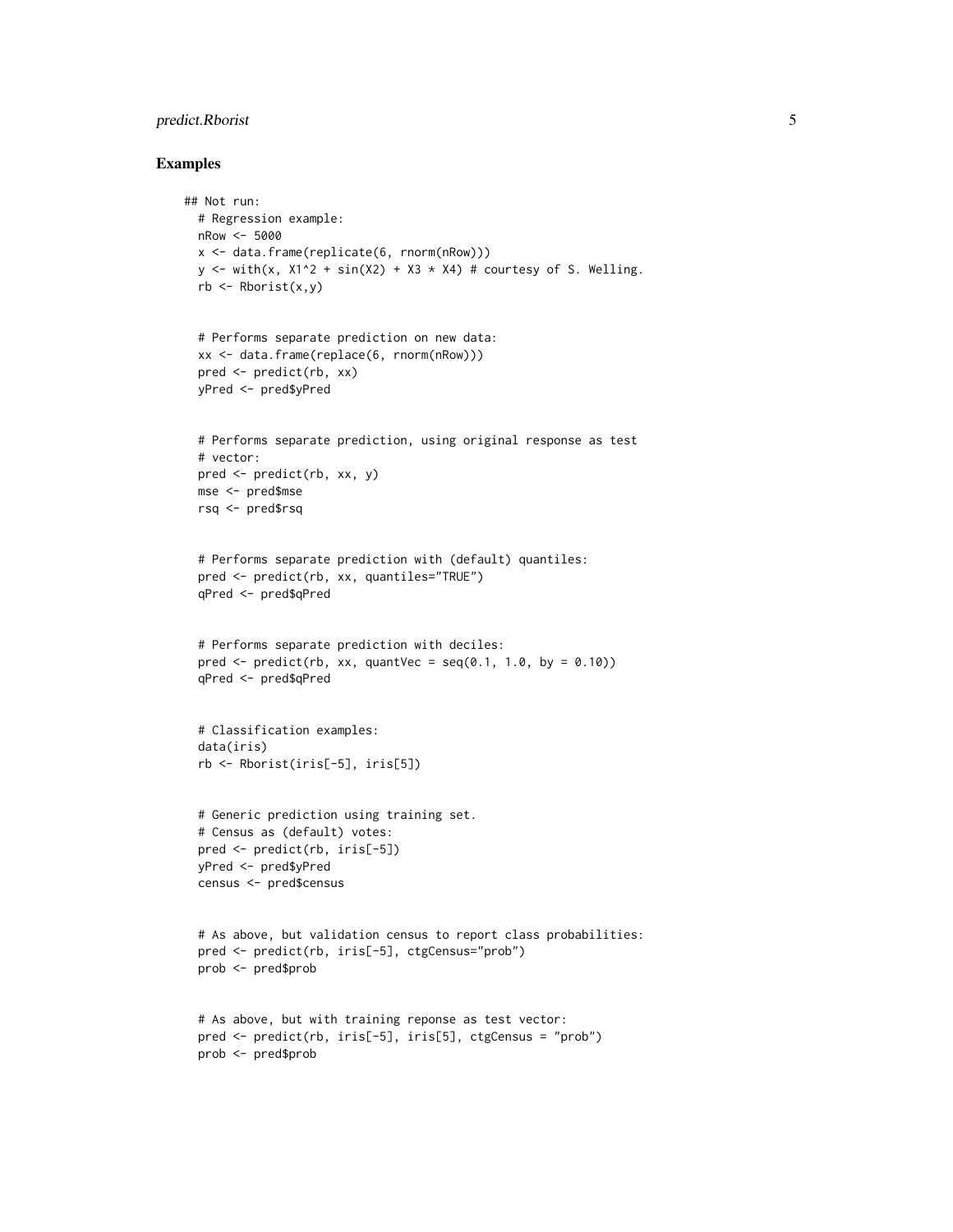```
conf <- pred$confusion
misPred <- pred$misPred
```
## End(Not run)

#### PreFormat *Preformatting for Training with Warm Starts*

#### Description

Presorts and formats training input into a form suitable for subsequent training by Rborist command. Saves unnecessary recomputation of this form when iteratively retraining.

#### Usage

## Default S3 method: PreFormat(x, verbose)

#### Arguments

|         | the design matrix expressed as either a data. frame object with numeric and/or |
|---------|--------------------------------------------------------------------------------|
|         | factor columns or as a numeric matrix.                                         |
| verbose | indicates whether to output progress of preformatting.                         |

#### Value

| a list consisting of three objects:                                                                                                                                                                                                  |
|--------------------------------------------------------------------------------------------------------------------------------------------------------------------------------------------------------------------------------------|
| predFrame a list of presorted and formatted predictor information:                                                                                                                                                                   |
| blockFac a matrix of zero-based factor predictor values.                                                                                                                                                                             |
| blockFacSparse a sparse block of factor predictor values.                                                                                                                                                                            |
| blockNum a matrix of dense numeric predictor values.                                                                                                                                                                                 |
| blockNumSparse a sparse block of numeric predictor values.                                                                                                                                                                           |
| nPredFac the number of factor predictors.                                                                                                                                                                                            |
| n Row the number of training rows.                                                                                                                                                                                                   |
| nPredFac the number of factor-valued predictors.                                                                                                                                                                                     |
| facCard a vector of the factor cardinalities.                                                                                                                                                                                        |
| nPredNum the number of numerical predictors.                                                                                                                                                                                         |
| summaryRLE a run-length encoded version of the training observations, obsHash<br>a hashed version of the training observations, used to ensure that subsequent<br>invocations of Rborist employ the same observations used to train. |
|                                                                                                                                                                                                                                      |

#### Author(s)

Mark Seligman at Suiji.

<span id="page-5-0"></span>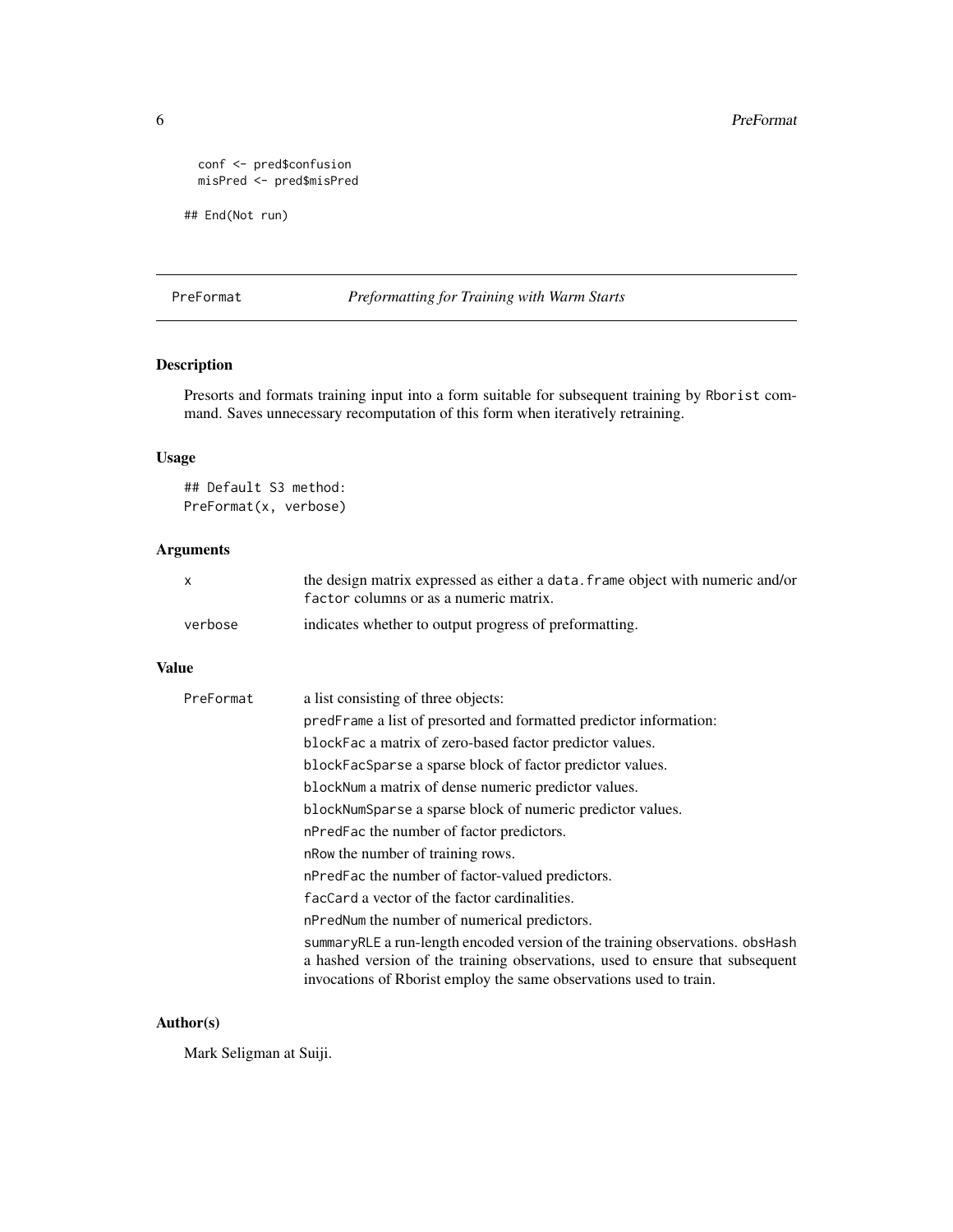#### <span id="page-6-0"></span>Rborist 2008 - 2008 - 2008 - 2008 - 2008 - 2008 - 2008 - 2008 - 2008 - 2008 - 2008 - 2008 - 2008 - 2008 - 2008

#### Examples

```
## Not run:
  data(iris)
  pt <- PreFormat(iris[,-5])
 ppTry <- seq(0.2, 0.5, by= 0.3/10)
 nIter <- length(ppTry)
 rsq <- numeric(nIter)
  for (i in 1:nIter) {
   rb <- Rborist(pt, iris[,5], predProb=ppTry[i])
   rsq[i] = rb$validiation$rsq
  }
```
## End(Not run)

<span id="page-6-1"></span>Rborist *Rapid Decision Tree Construction and Evaluation*

#### Description

Accelerated implementation of the Random Forest (trademarked name) algorithm. Tuned for multicore and GPU hardware. Bindable with most numerical front-end languages in addtion to R. Invocation is similar to that provided by "randomForest" package.

#### Usage

```
## Default S3 method:
Rborist(x,
                y,
                autoCompress = 0.25,
                ctgCensus = "votes",
                classWeight = NULL,
                maxLeaf = 0,
                minInfo = 0.01,minNode = ifelse(is.factor(y), 2, 3),
                nLevel = 0,
                nSamp = 0,nThread = 0,
                nTree = 500,
                noValidate = FALSE,
                predFixed = 0,
                predProb = 0.0,
                predWeight = NULL,
                quantVec = NULL,quantiles = !is.null(quantVec),
                regMono = NULL,
                rowWeight = NULL,
```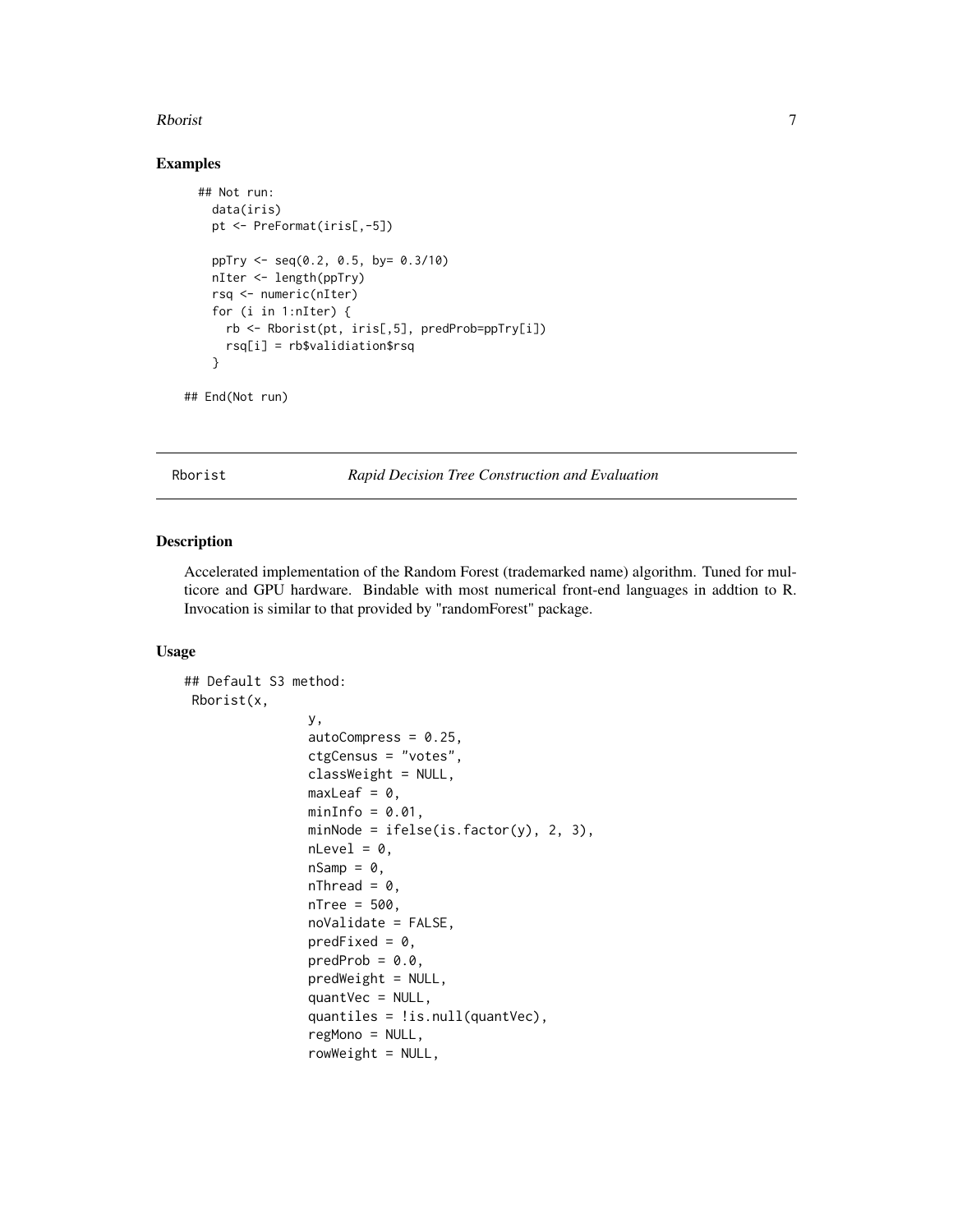8 Rborist Report of the United States of the United States of the United States of the United States of the United States of the United States of the United States of the United States of the United States of the United St

```
splitQuant = NULL,
thinLeaves = ifelse(is.factor(y), TRUE, FALSE),
treeBlock = 1,
verbose = FALSE,withRepl = TRUE,
...)
```
# Arguments

| x            | the design matrix expressed as a PreFormat object, as a data. frame object with<br>numeric and/or factor columns or as a numeric matrix. |
|--------------|------------------------------------------------------------------------------------------------------------------------------------------|
| у            | the response (outcome) vector, either numerical or categorical. Row count must<br>conform with x.                                        |
| autoCompress | plurality above which to compress predictor values.                                                                                      |
| ctgCensus    | report categorical validation by vote or by probability.                                                                                 |
| classWeight  | proportional weighting of classification categories.                                                                                     |
| maxLeaf      | maximum number of leaves in a tree. Zero denotes no limit.                                                                               |
| minInfo      | information ratio with parent below which node does not split.                                                                           |
| minNode      | minimum number of distinct row references to split a node.                                                                               |
| nLevel       | maximum number of tree levels to train. Zero denotes no limit.                                                                           |
| nSamp        | number of rows to sample, per tree.                                                                                                      |
| nThread      | suggests an OpenMP-style thread count. Zero denotes the default processor<br>setting.                                                    |
| nTree        | the number of trees to train.                                                                                                            |
| noValidate   | whether to train without validation.                                                                                                     |
| predFixed    | number of trial predictors for a split (mtry).                                                                                           |
| predProb     | probability of selecting individual predictor as trial splitter.                                                                         |
| predWeight   | relative weighting of individual predictors as trial splitters.                                                                          |
| quantVec     | quantile levels to validate.                                                                                                             |
| quantiles    | whether to report quantiles at validation.                                                                                               |
| regMono      | signed probability constraint for monotonic regression.                                                                                  |
| rowWeight    | row weighting for initial sampling of tree.                                                                                              |
| splitQuant   | (sub)quantile at which to place cut point for numerical splits.                                                                          |
| thinLeaves   | bypasses creation of export and quantile state in order to reduce memory foot-<br>print.                                                 |
| treeBlock    | maximum number of trees to train during a single level (e.g., coprocessor com-<br>puting).                                               |
| verbose      | indicates whether to output progress of training.                                                                                        |
| withRepl     | whether row sampling is by replacement.                                                                                                  |
| .            | not currently used.                                                                                                                      |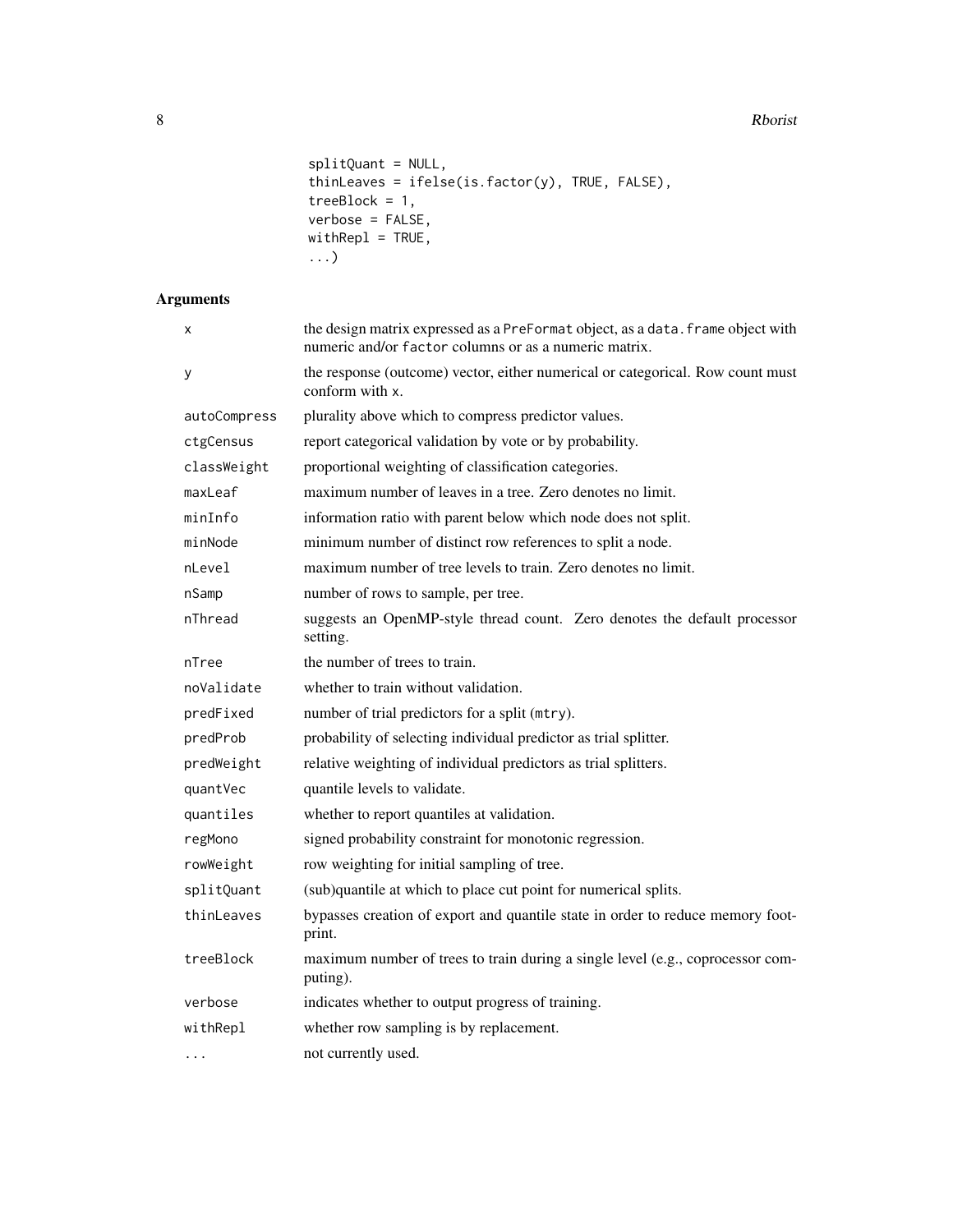#### Rborist 2008 - 2008 - 2008 - 2008 - 2008 - 2008 - 2008 - 2008 - 2008 - 2008 - 2008 - 2008 - 2008 - 2008 - 2008

#### Value

an object of class Rborist, a list containing the following items:

forest a list containing

forestNode a vector of packed structures expressing splitting predictors, splitting values, successor node deltas and leaf indices. height a vector of accumulated tree heights within forestNode. facSplit a vector of splitting factor values. facHeight a vector of accumulated tree heights positions within the splitting factor values.

a list containing either of: LeafReg a list consisting of regression leaf data:

node a packed structure expressing leaf scores and node counts.

nodeHeight a vector of accumulated tree heights within node.

bagHeight a vector of accumulated bag counts, per tree.

bagSample a vector of packed data structures, one per unique row sample, containing the row index and number of times sampled.

yTrain the training response.

or LeafCtg a list consisting of classification leaf data:

node a packed structure expressing leaf scores and node counts.

nodeHeight a vector of accumulated tree heights within node.

bagHeight a vector of accumulated bag counts, per tree.

bagSample a vector of packed data structures, one per unique row sample, containing the row index and number of times sampled. weight a vector of per-category probabilities, one set for each sampled row.

levels a vector of strings containing the training response levels.

| bag        | a list consisting of bagged row information:                                 |
|------------|------------------------------------------------------------------------------|
|            | raw a packed bit matrix indicating whether a given row, tree pair is bagged. |
|            | n Row the number of rows employed in training.                               |
|            | nTree the number of trained trees.                                           |
|            | row Bytes the row stride, in bytes.                                          |
| training   | a list containing information gleaned during training:                       |
|            | call a string containing the original invocation.                            |
|            | info the information contribution of each predictor.                         |
|            | version the version of the Rborist package.                                  |
|            | diag strings containing unspecified diagnostic notes and observations.       |
| validation | a list containing the results of validation, if requested:                   |
|            | ValidReg a list of validation results for regression:                        |
|            | yPred vector containing the predicted response.                              |
|            | mae the mean absolute error of prediction.                                   |
|            | mse the mean-square error of prediction.                                     |
|            |                                                                              |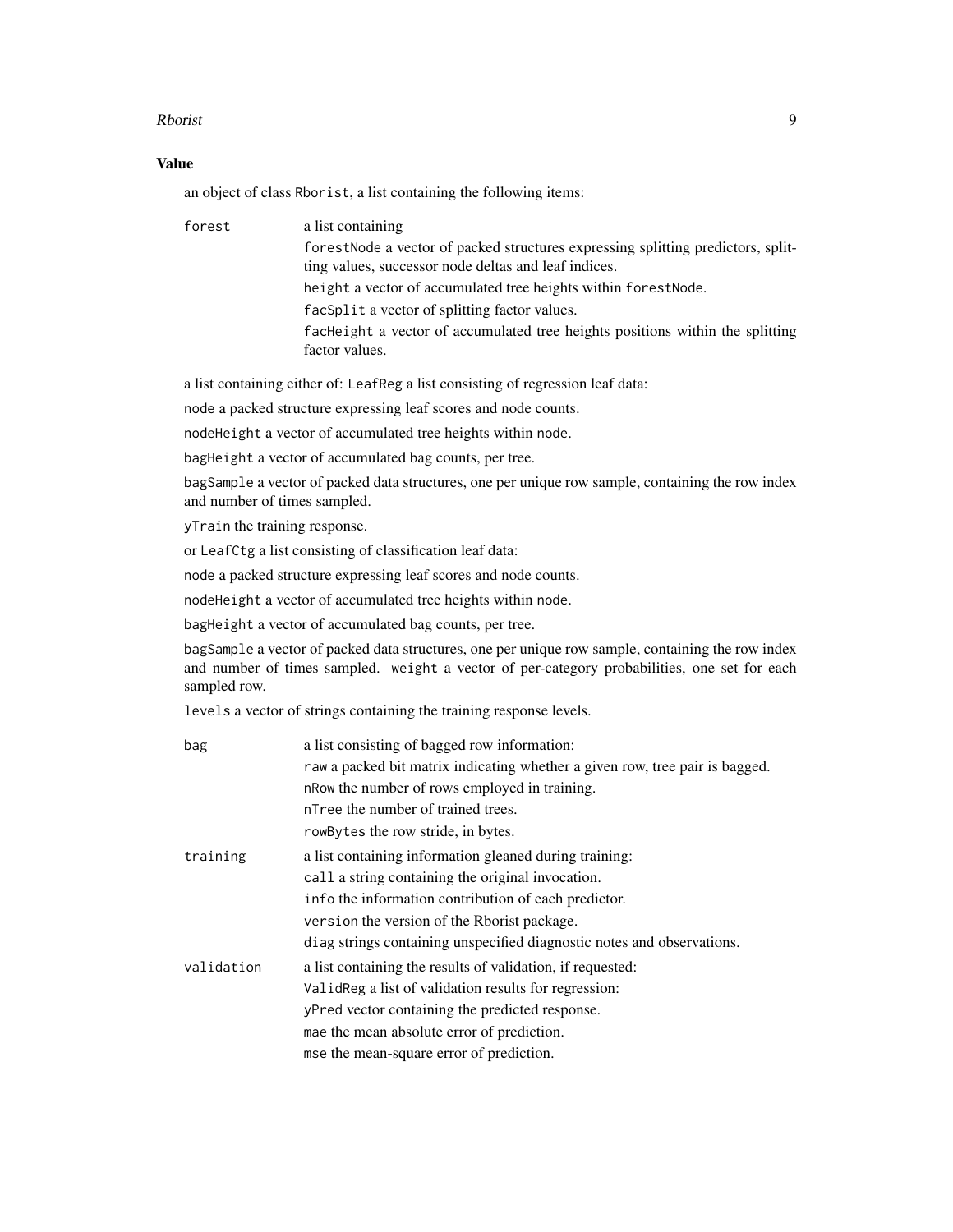rsq the r-squared statistic.

qPred matrix containing the prediction quantiles, if requested. ValidCtg list of validation results for classification: yPred vector containing the predicted response. misprediction vector containing the classwise misprediction rates. confusion the confusion matrix. census matrix of predictions, by category. oobError the out-of-bag error. prob matrix of prediction probabilities by category, if requested.

### Author(s)

Mark Seligman at Suiji.

#### Examples

```
## Not run:
 # Regression example:
 nRow <- 5000
 x <- data.frame(replicate(6, rnorm(nRow)))
 y <- with(x, X1^2 + \sin(X2) + X3 + X4) # courtesy of S. Welling.
 # Classification example:
 data(iris)
 # Generic invocation:
 rb \leftarrow \text{Rborist}(x, y)# Causes 300 trees to be trained:
 rb \leq Rborist(x, y, nTree = 300)# Causes rows to be sampled without replacement:
 rb <- Rborist(x, y, withRepl=FALSE)
 # Causes validation census to report class probabilities:
 rb <- Rborist(iris[-5], iris[5], ctgCensus="prob")
 # Applies table-weighting to classification categories:
 rb <- Rborist(iris[-5], iris[5], classWeight = "balance")
 # Weights first category twice as heavily as remaining two:
 rb \leq Rborist(iris[-5], iris[5], classWeight = c(2.0, 1.0, 1.0))# Does not split nodes when doing so yields less than a 2% gain in
```
# information over the parent node: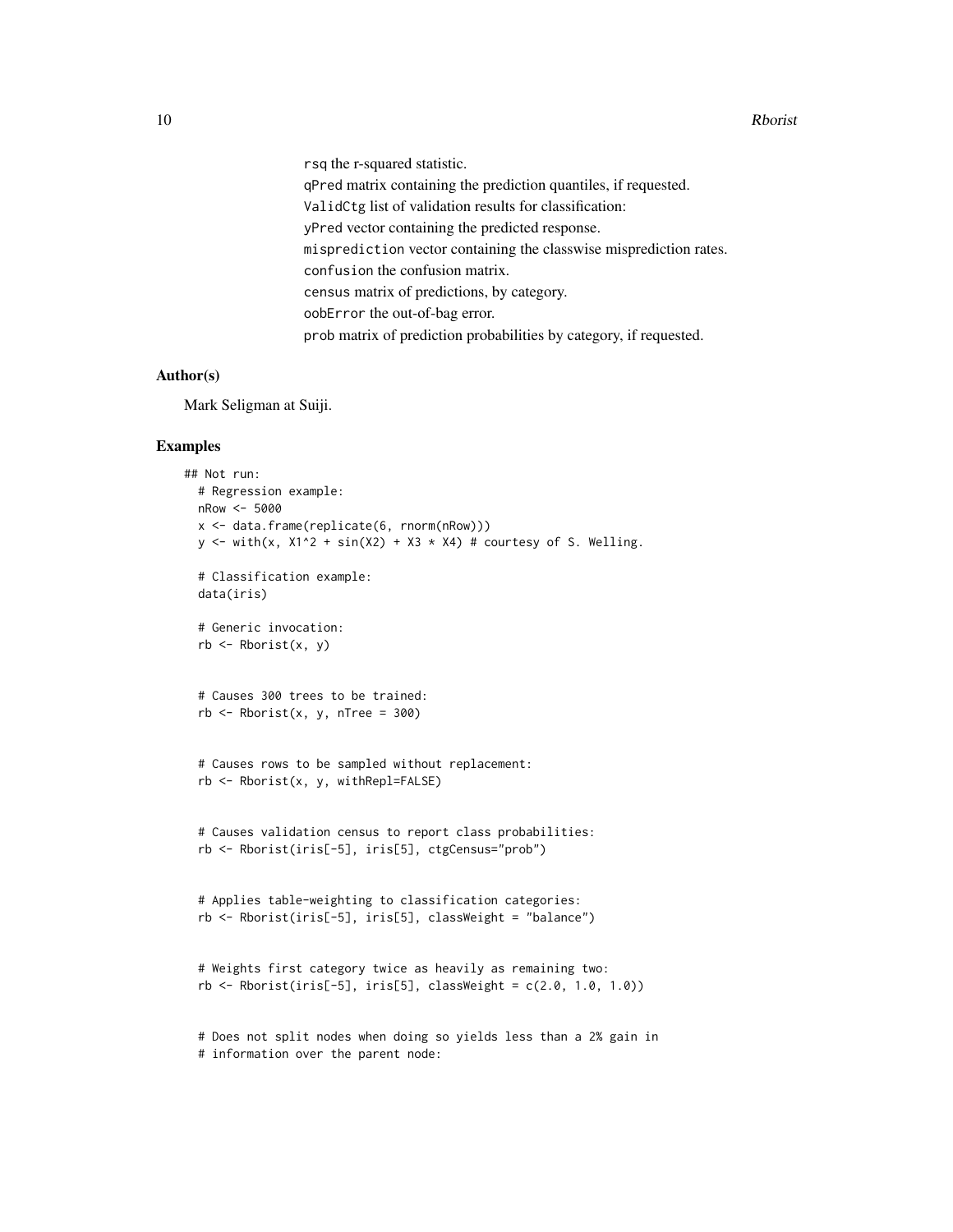#### Rborist 11

```
rb \leq Rborist(x, y, minInfo=0.02)# Does not split nodes representing fewer than 10 unique samples:
rb \leq Rborist(x, y, minNode=10)# Trains a maximum of 20 levels:
rb \leq Rborist(x, y, nLevel = 20)# Trains, but does not perform subsequent validation:
rb <- Rborist(x, y, noValidate=TRUE)
# Chooses 500 rows (with replacement) to root each tree.
rb <- Rborist(x, y, nSamp=500)
# Chooses 2 predictors as splitting candidates at each node (or
# fewer, when choices exhausted):
rb \leq Rborist(x, y, predFixed = 2)# Causes each predictor to be selected as a splitting candidate with
# distribution Bernoulli(0.3):
rb \leq Rborist(x, y, predProb = 0.3)
# Causes first three predictors to be selected as splitting candidates
# twice as often as the other two:
rb <- Rborist(x, y, predWeight=c(2.0, 2.0, 2.0, 1.0, 1.0))
# Causes (default) quantiles to be computed at validation:
rb <- Rborist(x, y, quantiles=TRUE)
qPred <- rb$validation$qPred
# Causes specfied quantiles (deciles) to be computed at validation:
rb \leq Rborist(x, y, quantVec = seq(0.1, 1.0, by = 0.10))qPred <- rb$validation$qPred
# Constrains modelled response to be increasing with respect to X1
# and decreasing with respect to X5.
rb \leq Rborist(x, y, regMonoc(C1.0, 0, 0, -1.0, 0))# Causes rows to be sampled with random weighting:
rb <- Rborist(x, y, rowWeight=runif(nRow))
```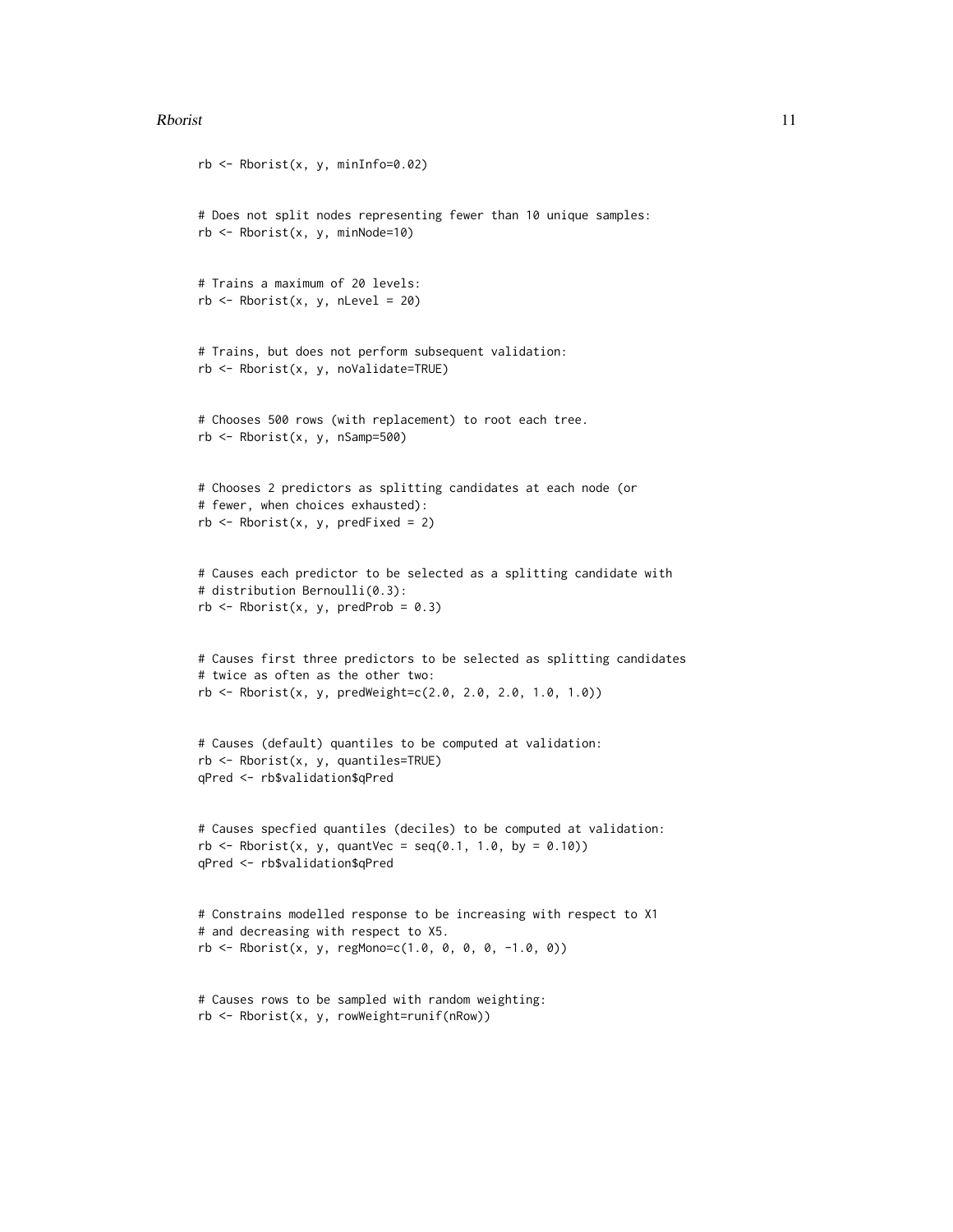#### <span id="page-11-0"></span>12 Streamline

```
# Suppresses creation of detailed leaf information needed for
 # quantile prediction and external tools.
 rb \leq Rborist(x, y, thinLeaves = TRUE)# Sets splitting position for predictor 0 to far left and predictor
 # 1 to far right, others to default (median) position.
 spq \leq rep(0.5, ncol(x))
 spq[0] <- 0.0
 spq[1] < -1.0rb <- Rborist(x, y, splitQuant = spq)
## End(Not run)
```
RboristNews *NEWS Displayer for Rborist*

#### Description

Displays NEWS associated with Rborist releases.

#### Usage

RboristNews()

#### Value

None.

Streamline *Reducing Memory Footprint of Trained Decision Forest*

#### Description

Clears fields deemed no longer useful.

#### Usage

```
## Default S3 method:
Streamline(rs)
```
#### Arguments

rs Trained forest object.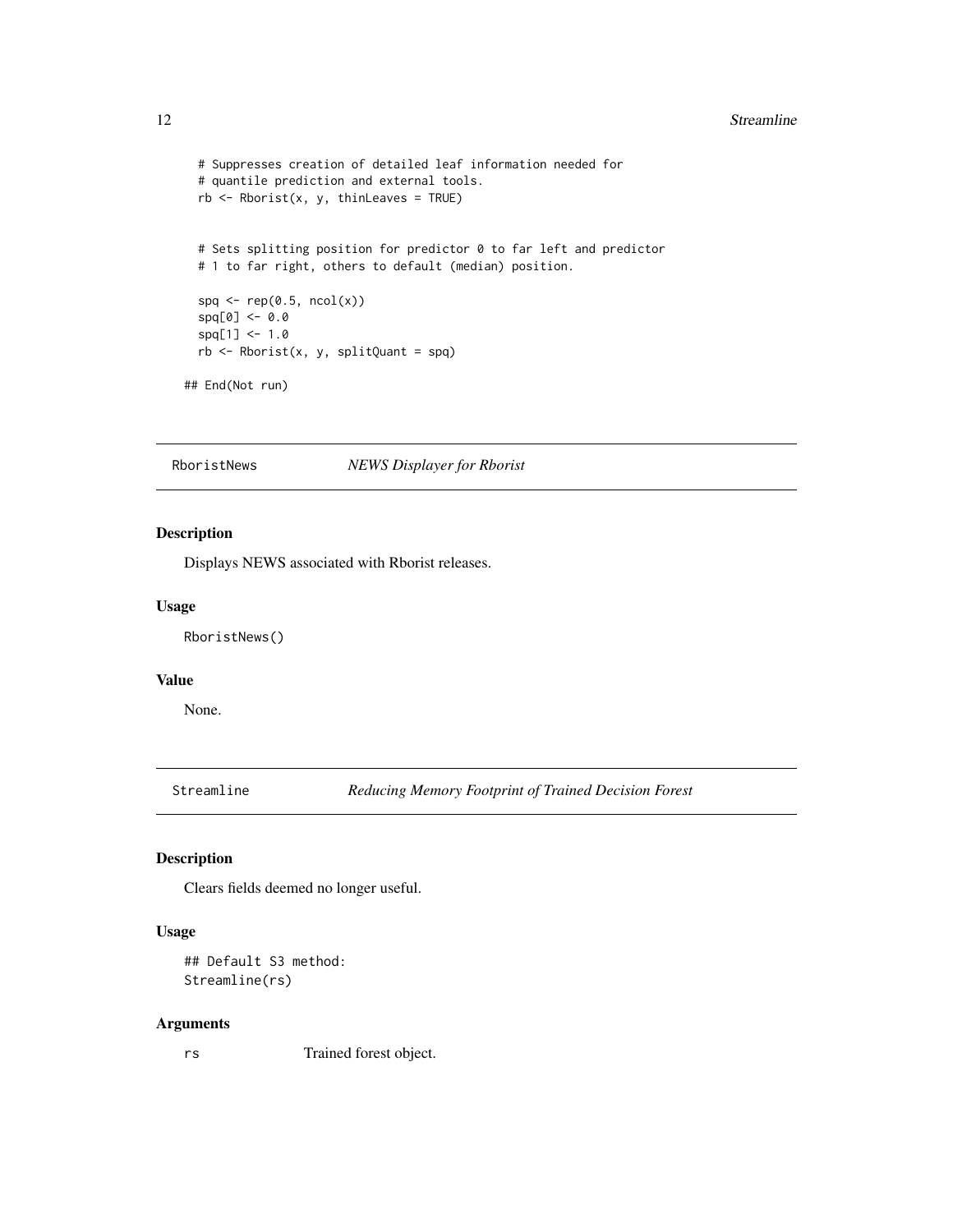#### <span id="page-12-0"></span>Validate 13

# Value

an object of class Rborist with certain fields cleared.

#### Author(s)

Mark Seligman at Suiji.

#### Examples

```
## Not run:
   ## Trains.
   rs <- Rborist(x, y)
    ...
   ## Replaces trained object with streamlined copy.
   rs <- Streamline(rs)
## End(Not run)
```
Validate *Separate Validation of Trained Decision Forest*

# Description

Permits trained decision forest to be validated separately from training.

#### Usage

```
## Default S3 method:
Validate(preFormat, train, y, ctgCensus = "votes",
quantVec = NULL, quantiles = !is.null(quantVec), nThread = 0, verbose = FALSE)
```
#### Arguments

| preFormat | internal representation of the design matrix, of class PreFormat                                  |
|-----------|---------------------------------------------------------------------------------------------------|
| train     | an object of class Rbor is to obtained from previous training.                                    |
| y         | the response (outcome) vector, either numerical or categorical. Row count must<br>conform with x. |
| ctgCensus | report categorical validation by vote or by probability.                                          |
| quantVec  | quantile levels to validate.                                                                      |
| quantiles | whether to report quantiles at validation.                                                        |
| nThread   | suggests an OpenMP-style thread count. Zero denotes the default processor<br>setting.             |
| verbose   | indicates whether to output progress of validation.                                               |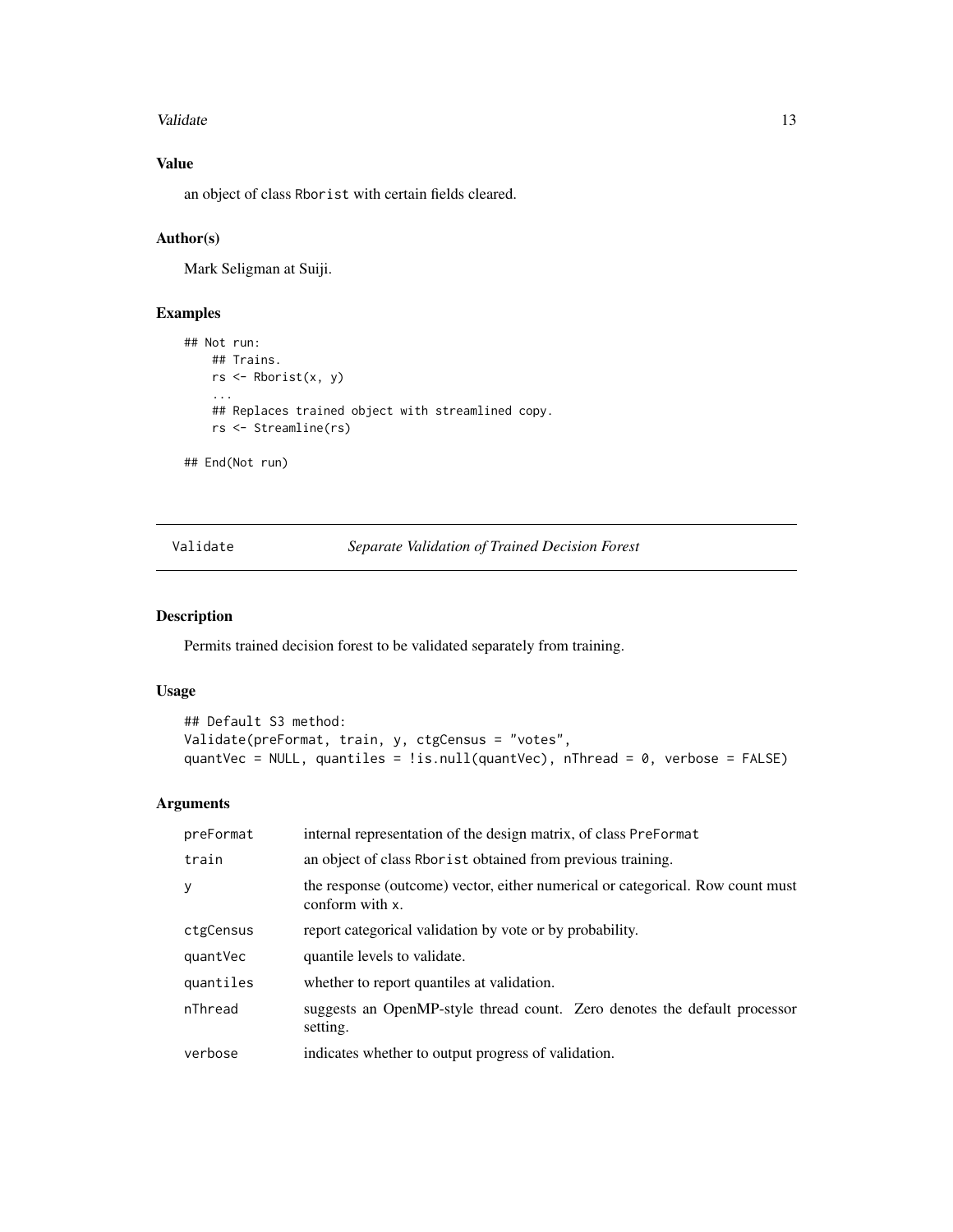14 Validate **12 Validate** 14 Validate 12 Validate 12 Validate 12 Validate 12 Validate 12 Validate 12 Validate 12 Validate 12 Validate 12 Validate 12 Validate 12 Validate 12 Validate 12 Validate 12 Validate 12 Validate 12 V

# Value

an object of class validation:

| validation | list containing either a:                                          |
|------------|--------------------------------------------------------------------|
|            | Valid Reg list of validation results for regression:               |
|            | yPred vector containing the predicted response.                    |
|            | mae the mean absolute error of prediction.                         |
|            | mse the mean-square error of prediction.                           |
|            | rsq the r-squared statistic.                                       |
|            | qPred matrix containing the prediction quantiles, if requested.    |
|            | or a: ValidCtg list of validation results for classification:      |
|            | yPred vector containing the predicted response.                    |
|            | misprediction vector containing the classwise misprediction rates. |
|            | confusion the confusion matrix.                                    |
|            | census matrix of predictions, by category.                         |
|            | oobError the out-of-bag error.                                     |
|            | prob matrix of prediction probabilities by category, if requested. |

# Author(s)

Mark Seligman at Suiji.

# Examples

```
## Not run:
   ## Trains without validation.
   rb <- Rborist(x, y, noValidate=TRUE)
    ...
   ## Delayed validation using a PreFormat object.
   pf <- PreFormat(x)
   v <- Validate(pf, rb, y)
```
## End(Not run)